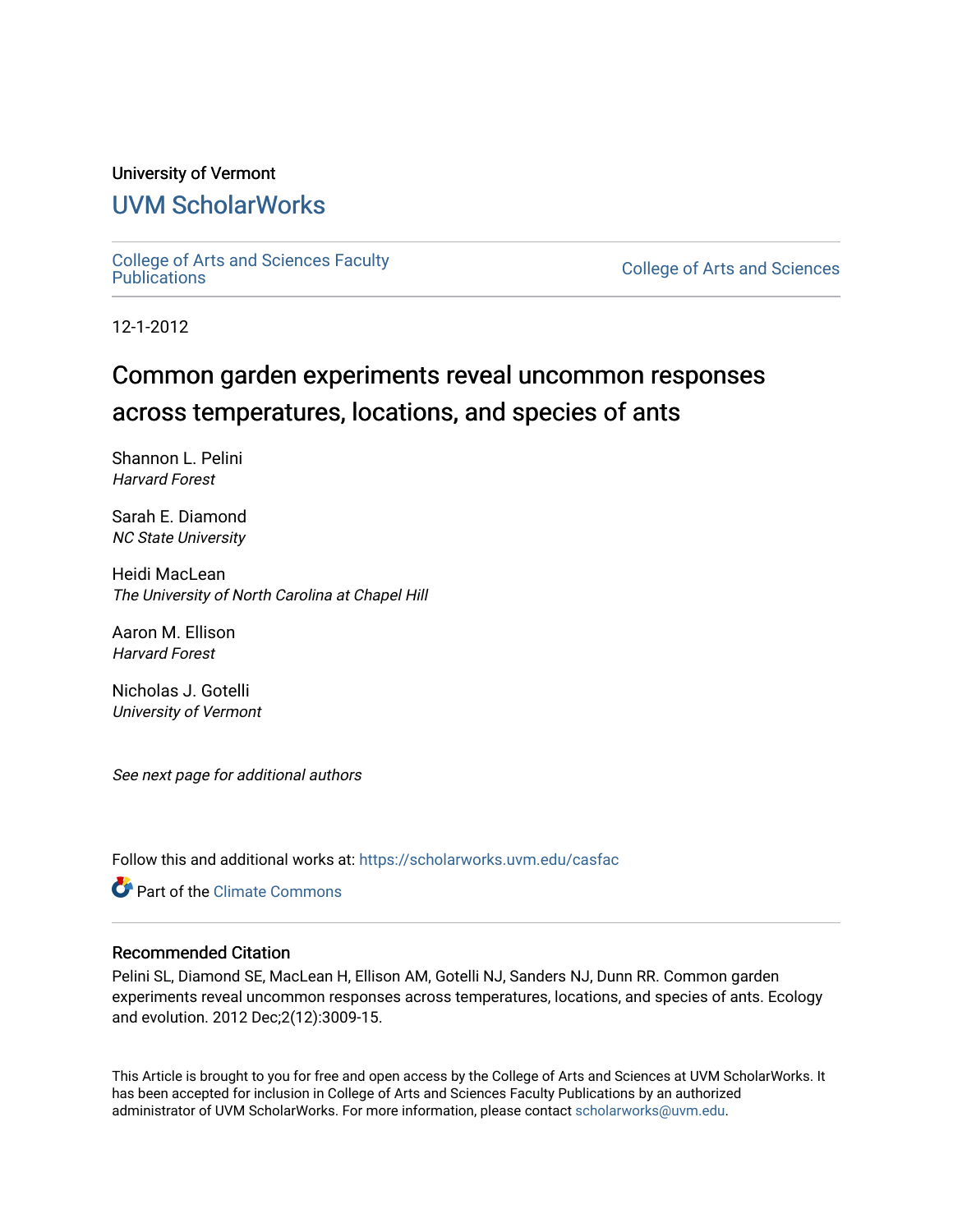## Authors

Shannon L. Pelini, Sarah E. Diamond, Heidi MacLean, Aaron M. Ellison, Nicholas J. Gotelli, Nathan J. Sanders, and Robert R. Dunn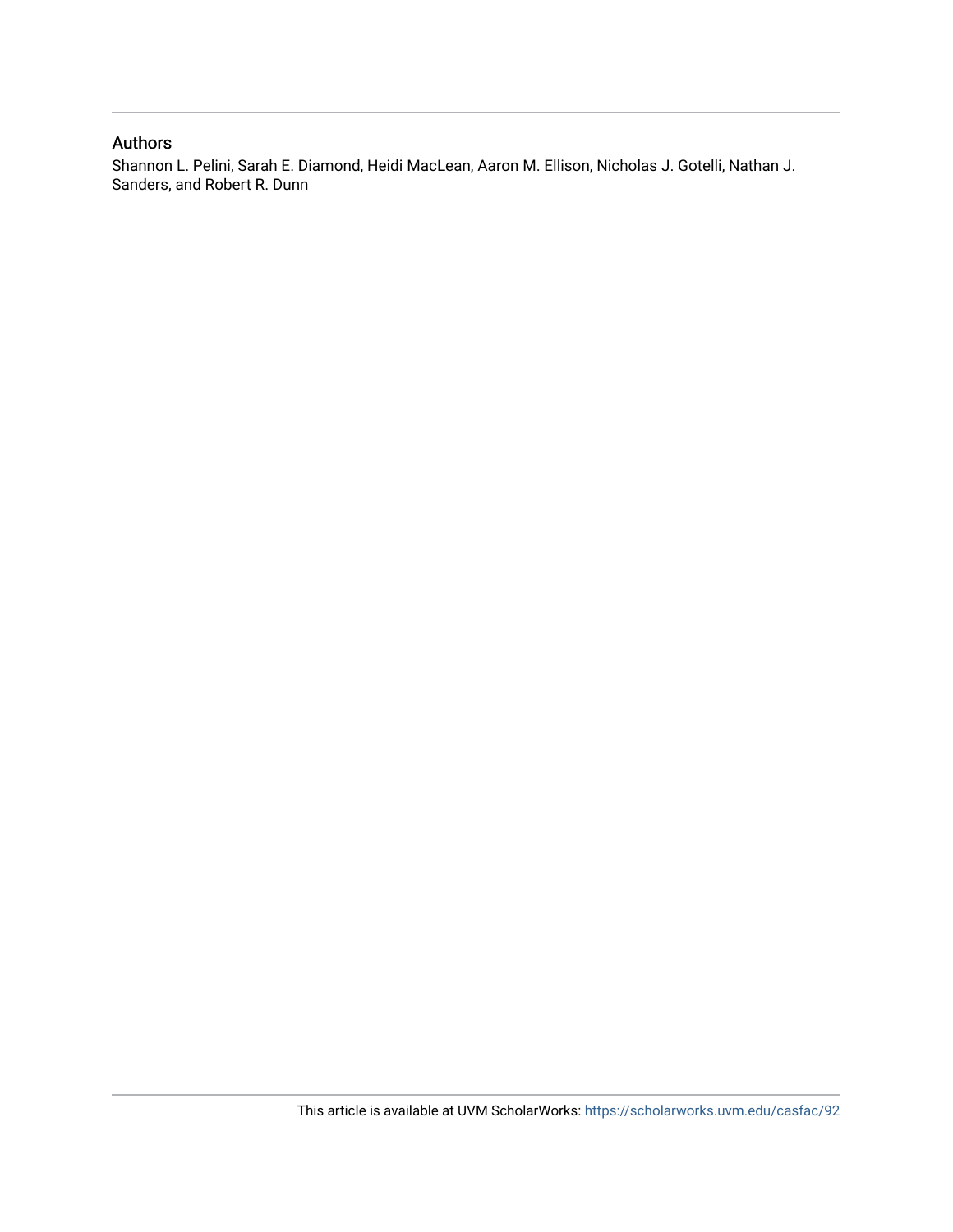## **Open Access**

## Common garden experiments reveal uncommon responses across temperatures, locations, and species of ants

Shannon L. Pelini<sup>1,2</sup>, Sarah E. Diamond<sup>3</sup>, Heidi MacLean<sup>4</sup>, Aaron M. Ellison<sup>1</sup>, Nicholas J. Gotelli<sup>5</sup>, Nathan J. Sanders<sup>6</sup> & Robert R. Dunn<sup>3</sup>

<sup>1</sup> Harvard Forest, Harvard University, Petersham, Massachusetts 01366

<sup>2</sup>Department of Biological Sciences, Bowling Green State University, Bowling Green, Ohio 43403

<sup>3</sup>Department of Biology, North Carolina State University, Raleigh, North Carolina 27695

4 Department of Biology, University of North Carolina, Chapel Hill, North Carolina 27599

5 Department of Biology, University of Vermont, Burlington, Vermont 05405

6 Department of Ecology and Evolutionary Biology, University of Tennessee, Knoxville, Tennessee 37996

#### Keywords

Climate change, common garden, Formicidae, interspecies variation, intraspecies variation, warming experiment.

#### Correspondence

Shannon L. Pelini, Department of Biological Sciences, Bowling Green State University, Bowling Green, Ohio 43403, USA. Tel: +(419) 372-8760; Fax: +(419) 372-2024; E-mail: spelini@bgsu.edu

#### Funding Information

This work was funded by the United States Department of Energy Program for Ecosystem Research.

Received: 25 September 2012; Accepted: 26 September 2012

Ecology and Evolution 2012; 2(12): 3009–3015

doi: 10.1002/ece3.407

#### Abstract

Population changes and shifts in geographic range boundaries induced by climate change have been documented for many insect species. On the basis of such studies, ecological forecasting models predict that, in the absence of dispersal and resource barriers, many species will exhibit large shifts in abundance and geographic range in response to warming. However, species are composed of individual populations, which may be subject to different selection pressures and therefore may be differentially responsive to environmental change. Asystematic responses across populations and species to warming will alter ecological communities differently across space. Common garden experiments can provide a more mechanistic understanding of the causes of compositional and spatial variation in responses to warming. Such experiments are useful for determining if geographically separated populations and co-occurring species respond differently to warming, and they provide the opportunity to compare effects of warming on fitness (survivorship and reproduction). We exposed colonies of two common ant species in the eastern United States, Aphaenogaster rudis and Temnothorax curvispinosus, collected along a latitudinal gradient from Massachusetts to North Carolina, to growth chamber treatments that simulated current and projected temperatures in central Massachusetts and central North Carolina within the next century. Regardless of source location, colonies of A. rudis, a keystone seed disperser, experienced high mortality and low brood production in the warmest temperature treatment. Colonies of T. curvispinosus from cooler locations experienced increased mortality in the warmest rearing temperatures, but colonies from the warmest locales did not. Our results suggest that populations of some common species may exhibit uniform declines in response to warming across their geographic ranges, whereas other species will respond differently to warming in different parts of their geographic ranges. Our results suggest that differential responses of populations and species must be incorporated into projections of range shifts in a changing climate.

## Introduction

The majority of forecasts of the responses of species to climatic warming assume that populations within a species are homogeneous and thus model shifts in the geographic distributions of entire species (but see Buckley 2008; Richardson et al. 2011 for exceptions). Likewise, most empirical studies of recent responses to warming focus on individual species and/or locations (but see Pelini et al. 2011) as invariant units of analysis. However, the rate, magnitude, and direction of the responses to warming or other climatic changes by different individuals

ª 2012 The Authors. Ecology and Evolution published by Blackwell Publishing Ltd.

This is an open access article under the terms of the Creative Commons Attribution License, which permits use, distribution and reproduction in any medium, provided the original work is properly cited.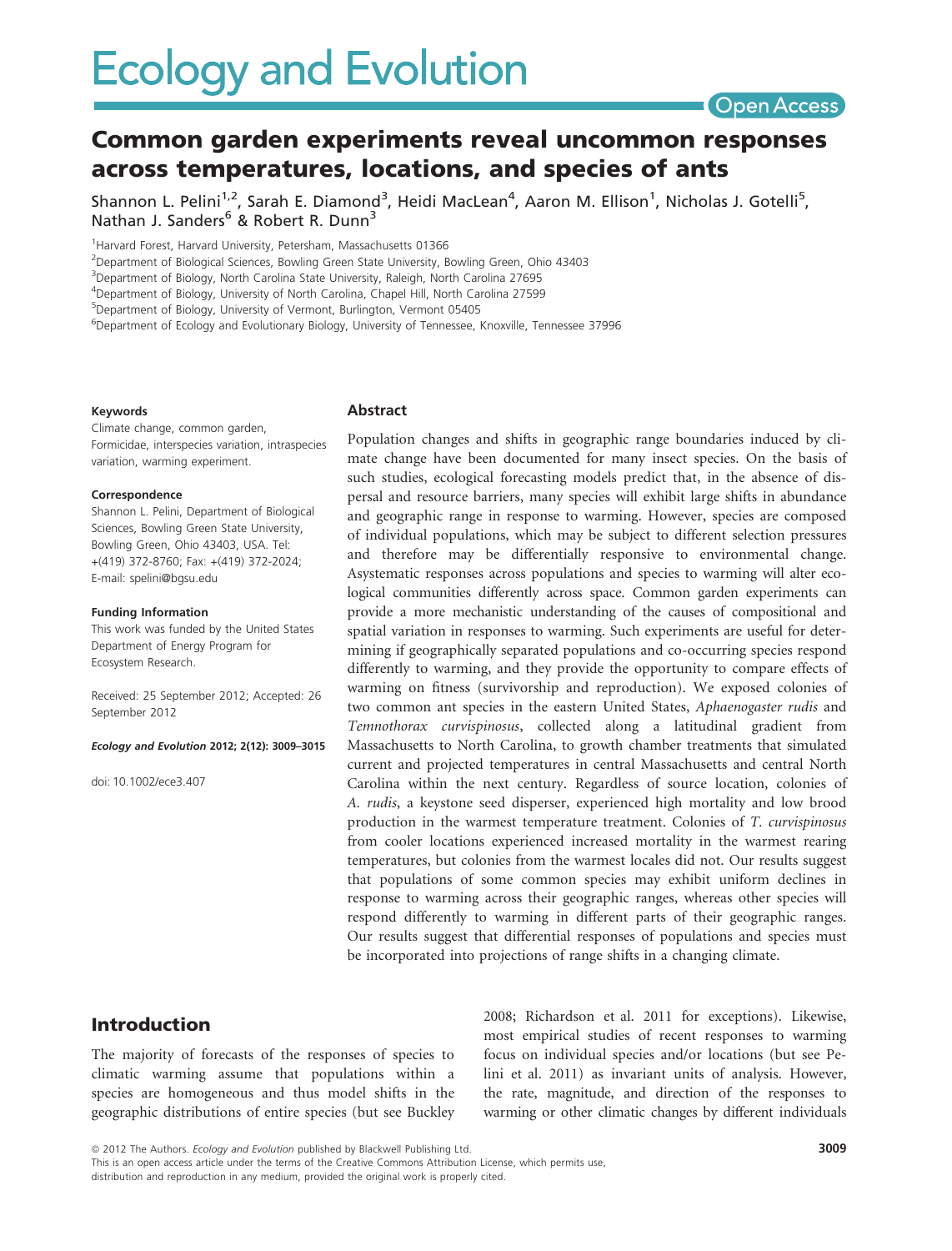in different populations of any given species may differ for at least two reasons. First, populations may be locally adapted to current or historical environmental conditions (Gilman et al. 2006; Pelini et al. 2009; Angert et al. 2011). Second, individuals from different populations may differ in their ability to cope with local environmental changes (Magnani 2009). For these reasons, models based on the assumption of uniform responses among populations within a species may be misleading.

The methods necessary to assess if populations are locally adapted to climate or can cope with, or even benefit from climatic change are well established (reviewed in Kawecki and Ebert 2004). The first step is to determine experimentally whether and how individuals from distinct populations vary in their ability to respond to common conditions (Grosholz 2001; Castañeda et al. 2005; Pelini et al. 2009; Tack and Roslin 2010; Craig et al. 2011). The second step is to conduct common garden experiments with treatments that represent different climatic regimes. Three broad outcomes are possible. First, all populations might exhibit increased survivorship or reproduction in response to warming. Second, populations might exhibit local adaptation to historical conditions, or have narrow physiological tolerances, thereby leading to population declines or extinctions under warming. Third, local populations may respond idiosyncratically to warming, with some populations exhibiting local adaptation/narrow physiological tolerances and declining in response to temperature increases, whereas other populations cope with and/or increase in response to temperature increases. All these outcomes are possible because individuals are behaviorally or phenotypically plastic and populations of individuals possess genetic variation in traits that maximize fitness for different individuals in different conditions.

In this study, we used ants to examine variation among populations and co-occurring species under expected temperature change in the eastern United States (also see Fitzpatrick et al. 2011; Jenkins et al. 2011). Ants are an ideal taxon to use for multiple common-garden experiments because they are responsive to temperature (Dunn et al. 2009) and relatively easy to maintain in controlled environments. Temperature is correlated with patterns of ant diversity and abundance (Sanders et al. 2007), seasonal patterns of activity (Dunn et al. 2007), overwintering mortality (Sorvari et al. 2011), foraging behavior (Ruano et al. 2000), and the outcomes of interactions between species (Cerda et al. 1997; Holway et al. 2002). Ant foraging activities modulate many ecosystem processes, including decomposition, nutrient cycling, and primary production (Hölldobler and Wilson 1990; Folgarait 1998; Del Toro et al. 2012). Consequently, the extent to which ants respond to climatic change, especially to local and regional changes in temperature, may have cascading consequences for other taxa and for ecosystem dynamics (Lensing and Wise 2006; Moya-Larano and Wise 2007). Another study has demonstrated that ant community responses to warming differ across latitude (Pelini et al. 2011), making ants an ideal taxon for examining the underlying causes of geographic variation in the ecological responses to climate change.

Using a common garden experiment, we tested the hypothesis that the relationship between temperature and fitness will vary for ant populations sampled across a species' range. In order to understand if patterns in intraspecies variation in temperature impacts on fitness are generalizable, we tested the hypothesis that co-occurring, closely related species with similar geographic distributions would display similar patterns in intraspecies variation in their response to varying temperature; this is one of the first studies to experimentally test this hypothesis. Growth chamber studies are particularly useful for examining insect responses to warming because they circumvent heatisland effects associated with warming treatments applied in the field (Moise and Henry 2010). We placed ant colonies in growth chambers set to summer temperatures in the regions from which ants were collected as well as to mimic summer temperatures in the future (Solomon 2007). To determine whether ants from different climates differed in their ability to cope with shifts in temperature, and more generally to determine whether warming could have a net negative or positive effect on populations across the geographic ranges of species, we examined associations between source-location mean summer temperature and experimental rearing temperature on two measures of fitness: survival and brood production. Fitness differences attributed to source-location temperatures would suggest that individuals from different locations differed in their ability to cope with temperature change. Increases in fitness with increases in rearing temperature would suggest that populations throughout species' ranges will have increased fitness under warming, whereas decreases would suggest that warming will have negative fitness effects across species' ranges. Fitness differences attributed to interactions between source-location temperatures and rearing temperature would suggest that populations from different locales are affected differently by temperature shifts.

### **Methods**

#### Common garden

The focal taxa for these experiments were populations of Aphaenogaster rudis Mayr and Temnothorax curvispinosus Mayr from Massachusetts to North Carolina (33.6–42.5°;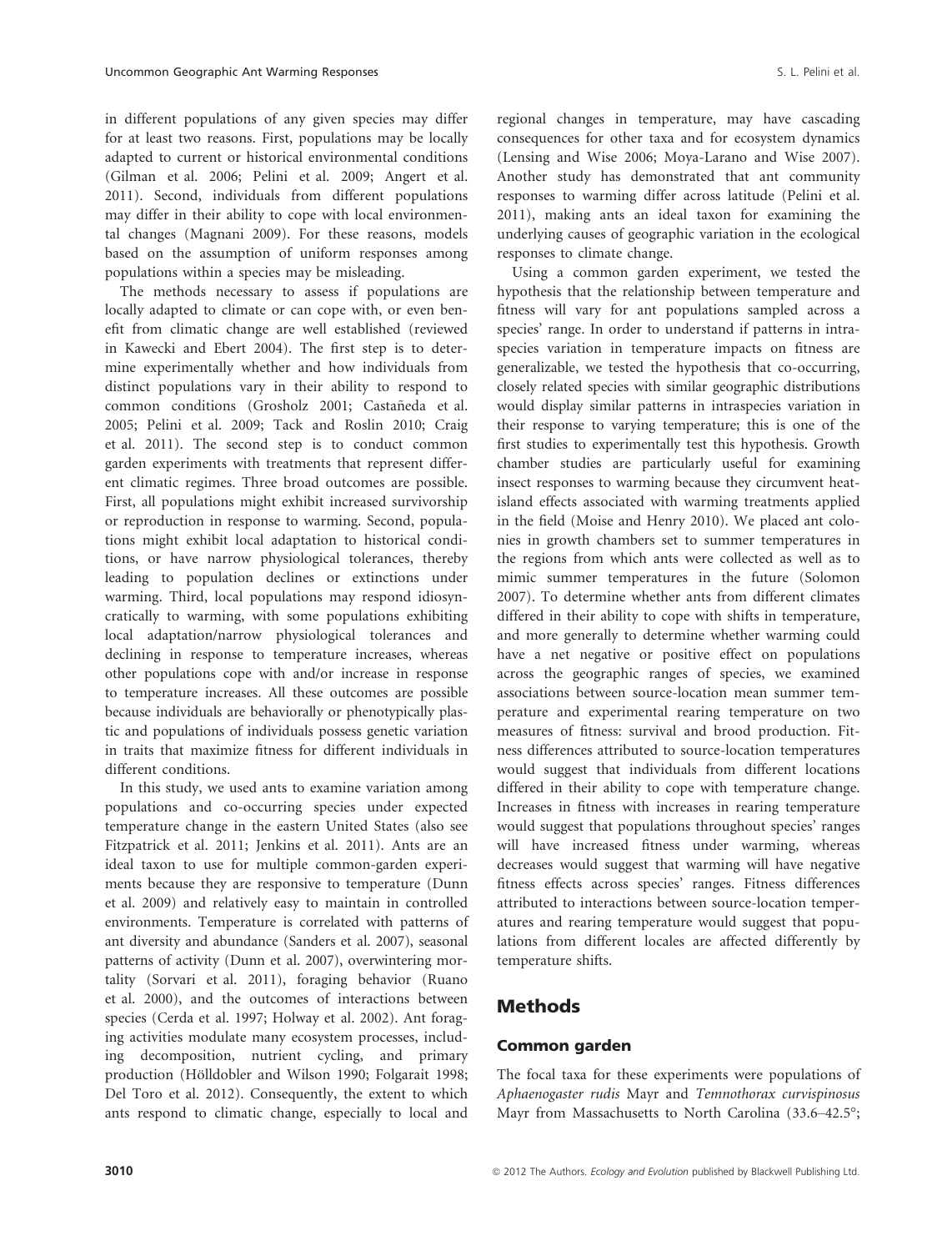| Species                     | Source locations (decimal degrees)   | Mean summer temperature (°C) | Rearing temperature<br>(# colonies) |                |                |
|-----------------------------|--------------------------------------|------------------------------|-------------------------------------|----------------|----------------|
|                             |                                      |                              | $21^{\circ}$ C                      | $26^{\circ}$ C | $31^{\circ}$ C |
| Aphaenogaster rudis         | 33.63 $^{\circ}$ , -91.79 $^{\circ}$ | 26.1                         |                                     | 2              | 2              |
|                             | 35.78°, $-78.80^\circ$               | 24.8                         | 0                                   |                | 0              |
|                             | $36.04^{\circ}$ , $-79.07^{\circ}$   | 24.1                         | 5                                   | 4              | 5              |
|                             | 39.89°, -74.58°                      | 22.3                         | 0                                   |                | 0              |
|                             | 40.02 $^{\circ}$ , -83.01 $^{\circ}$ | 22.1                         | 0                                   | 0              |                |
|                             | 42.53 $^{\circ}$ , $-72.19^{\circ}$  | 18.5                         | 4                                   | 4              | 4              |
| Temnothorax curvispinosus   | $35.76^{\circ}$ , $-78.68^{\circ}$   | 24.8                         | 12                                  | 11             | 12             |
|                             | $38.57^{\circ}$ , $-77.37^{\circ}$   | 23.7                         | 0                                   |                |                |
|                             | 39.64°, $-74.66$ °                   | 22.6                         | 0                                   | U              |                |
|                             | 40.44°, $-74.27$ °                   | 22.4                         |                                     |                |                |
|                             | 41.84°, $-70.67$ °                   | 20.4                         | 2                                   | 2              | 3              |
|                             | 42.35 $^{\circ}$ , $-72.19^{\circ}$  | 18.5                         | 2                                   | 2              |                |
| Aphaenogaster carolinenesis | $35.78^{\circ}$ , $-78.68^{\circ}$   | 24.7                         | 0                                   | $\Omega$       |                |
|                             | $38.51^{\circ}$ , $-90.83^{\circ}$   | 23.8                         | 0                                   | 0              |                |
| Aphaenogaster fulva         | 38.51°, -90.83°                      | 23.8                         |                                     |                |                |
| Camponotus chromaiodes      | 38.51°, -90.83°                      | 23.8                         | 0                                   |                |                |
| Crematogaster lineolata     | 36.04°, $-79.07$ °                   | 24.1                         | 0                                   |                |                |
|                             | 40.58 $^{\circ}$ , $-76.75^{\circ}$  | 21.2                         | 0                                   |                |                |
|                             | 42.53 $^{\circ}$ , $-72.19^{\circ}$  | 18.5                         | 0                                   |                | Ω              |
| Tapinoma sessile            | 38.51°, $-90.83$ °                   | 23.8                         | 0                                   | U              |                |
|                             | 40.02 $^{\circ}$ , -83.01 $^{\circ}$ | 22.1                         |                                     |                |                |
| Temnothorax longispinosus   | 42.53 $^{\circ}$ , $-72.19^{\circ}$  | 18.5                         | 2                                   |                | 2              |

Table 1. Source locations (decimal degrees), mean summer temperatures (WorldClim, Hijmans et al. 2005) at source locations, and number of colonies placed into three growth chamber temperature treatments from each species.

Table 1). These two ant species co-occur across forests in the eastern United States (Pelini et al. 2011). While T. curvispinosus is recognized as a species (Mackay 2000), A. rudis is a species complex (Umphrey 1996) currently undergoing taxonomic revision (Bernice DeMarco, unpubl. data). In order to determine whether patterns observed in our focal species were similar to those for other species, we also included a subset of colonies of other species that co-occur with the focal species: A. fulva Roger, Camponotus chromaiodes Bolton, Crematogaster lineolata Say, Tapinoma sessile Say, and Temnothorax longispinosus Roger (Table 1). We placed single queen colonies in artificial nest boxes and allowed them to acclimate to laboratory conditions for 2 weeks before placing them into growth chambers at North Carolina State University laboratory facilities. Artificial nests were plastic containers  $(390 \text{ cm}^3)$  with sand, water tubes plugged with cotton (to maintain humidity), and a food source (Bhatkar and Whitcomb 1970). When brood or males were collected with the colonies, we removed them so as to assess more accurately survival and reproductive output of the colony throughout the duration of the experiment.

We placed colonies in their artificial nest boxes into one of three growth chamber temperature treatments, with temperatures determined from long-term temperature records from Harvard Forest, Massachusetts (21°C summer mean); Duke Forest, North Carolina (26°C summer mean) and Miami, Florida (31°C summer mean); the 26°C treatment represents projected warming for Massachusetts before 2100, and the warmest treatment, 31°C, represents the forecast temperature for Massachusetts beyond 2100 and for North Carolina before 2100 (Solomon 2007). Chamber temperatures fluctuated diurnally, that is, temperatures were ramped up/down by 1.2°C per hour between the average minimum (at 3 AM) and maximum (at 3 PM) temperatures for each location (Massachusetts: 16–26°C; North Carolina: 21–31°C; Florida: 26–36°C), and day-length was 14 h long in all chambers.

We checked nests daily to ensure constant water and food supply. We censused ant colonies in July before transferring them to the growth chambers, again 10 days after the start of the experiment, and finally at the end of the experiment in September (59 days total). At each census, we recorded the presence or absence of brood and the number of workers in each colony.

For species  $\times$  sampling locations with fewer than three colonies, priority was given to the intermediate (26°C) and warmest (31°C) temperature treatments. Black text indicates focal species; nonfocal species are gray.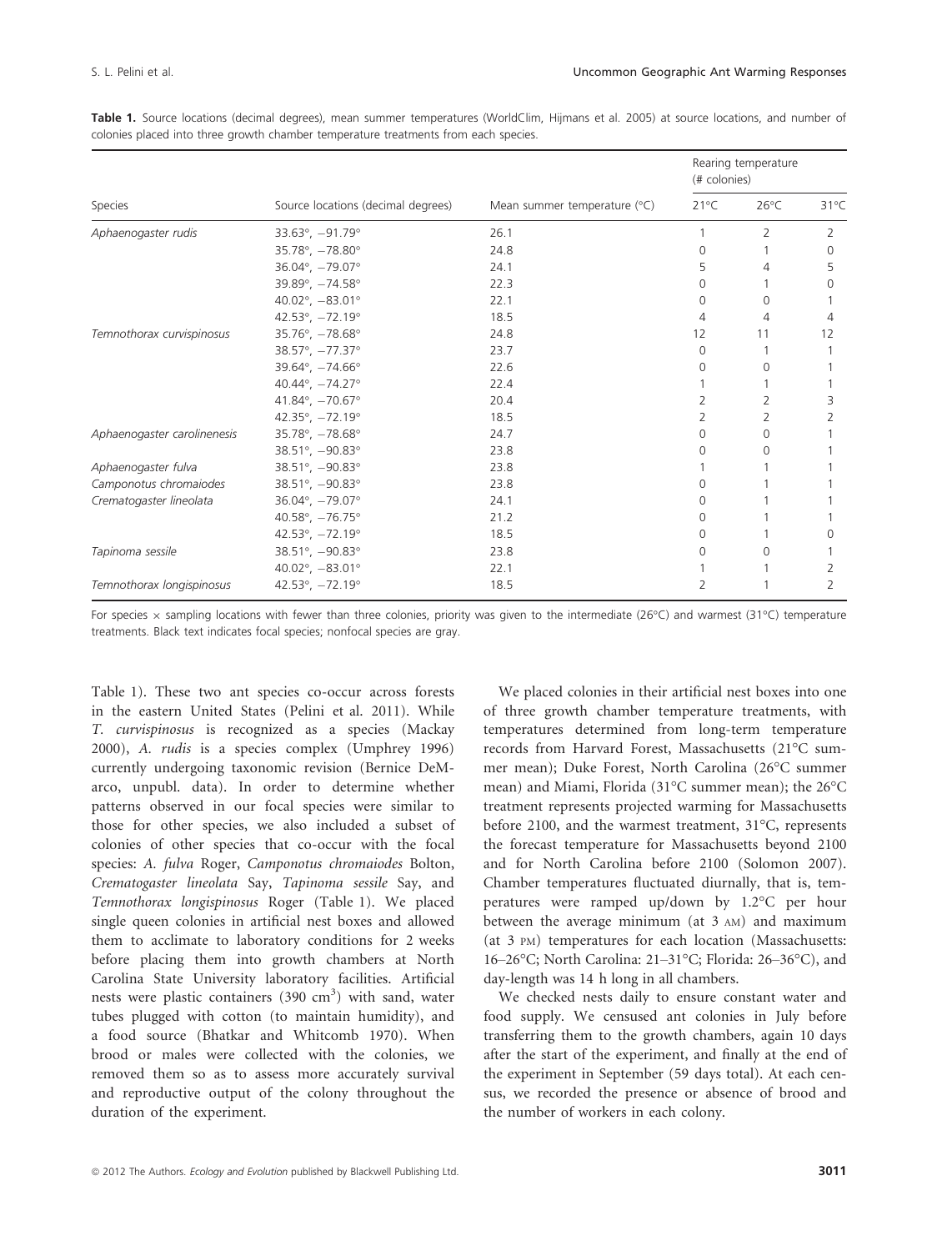#### Data analysis

First, we used generalized linear mixed models (R version 2.9.0; R Development Core Team 2011) to test whether survival and brood production (binomial response variables) were significantly affected by sourcelocation temperature (fixed effect) and/or rearing temperature (fixed effect), across all species (random effect), and both census periods (random effect). To determine whether patterns found across our entire species pool were consistent with those for the focal species, A. rudis and T. curvispinosus, for which we had broader geographic coverage, we ran similar models examining the effects of source-location temperature, rearing temperature, and species as fixed effects, and census period as a random effect. We also included a species  $\times$  source-location temperature term to determine whether the ability of colonies from different source locations to cope with temperature change was similar in both focal species. In addition, we also included a species  $\times$  rearing temperature term in this model to determine whether the two focal species differed in their responses to rearing temperature, regardless of source location. Finally, because both species  $\times$  source-location temperature and species  $\times$  rearing temperature had significant effects on survival of the two focal species, we examined in more detail the separate responses of A. rudis and T. curvispinosus. For each of these two species, we modeled survival as a function of sourcelocation temperature, rearing temperature and their interaction. Significant interactions between sourcelocation temperature and rearing temperature revealed if colonies from different locales were affected differently by similar temperatures, which may be due to adaptive differences, such as local adaptation. We extracted the mean summer (warmest quarter) temperatures at the source locations from WorldClim (Hijmans et al. 2005).

#### Results

#### Interspecies models

Survival decreased with increasing rearing temperature (all species:  $\chi^2 = 5800$ ;  $P < 0.001$ ; focal species:  $\chi^2$  = 3800; P < 0.001), but increased with source-location temperature (all species:  $\chi^2 = 4.3$ ;  $P = 0.037$ ; focal species:  $\chi^2$  = 500;  $P < 0.001$ ) (Fig. 1). Brood production also decreased with increasing rearing temperature (all species:  $\chi^2 = 19$ ;  $P < 0.001$ ; focal species:  $\chi^2 = 18$ ;  $P < 0.001$ ). In our focal species model of survival, the species  $\times$  sourcelocation temperature and species  $\times$  rearing temperature terms also were significant ( $\chi^2 = 1900$ ;  $P < 0.001$ ;  $\chi^2$  = 6000; P < 0.001, respectively).



Figure 1. Scatterplots of survival (at final census) as a function of mean rearing temperature – source-location summer temperatures. Upper left panel shows data for all species considered in the experiment; upper right shows all species except for Aphaenogaster rudis and Temnothorax curvispinosus; lower left shows A. rudis; and lower right shows T. curvispinosus survival. Positive x-axis values indicate cases when experimental temperatures were higher than those at colony source locations, and negative values indicate cases when rearing temperatures were lower. Lines represent locally weighted scatterplot smoothing (function loess in R). In plots with multiple species (upper panels), species are shown in different colors: green, Aphaenogaster carolinenesis; blue A. fulva; gray, A. rudis; black, Camponotus chromaiodes; purple, Crematogaster lineolata; orange, Tapinoma sessile; light blue, Temnothorax curvispinosus; brown, Temnothorax longispinosus. For A. rudis and T. curvispinosus (bottom panels), colors represent mean summer temperatures at source locations: A. rudis - dark red, 26.1°C; red, 24.8°C; orangered, 24.1°C; orange, 22.3°C; yellow, 22.1°C; tan, 18.5°C; T. curvispinosus – dark red, 24.8°C; red, 23.7°C; orange-red, 22.6°C; orange, 22.4°C; yellow, 20.4°C; tan, 18.5°C.

#### Intraspecies models

Survival of both A. rudis and T. curvispinosus decreased with increasing rearing temperature ( $\chi^2 = 120$ ;  $P < 0.001$ ) and  $\chi^2$  = 36; P < 0.001, respectively), but increased with source-location temperature ( $\chi^2 = 200$ ;  $P < 0.001$  and  $\chi^2 = 17$ ;  $P < 0.001$ , respectively) (Fig. 1, lower panels). Interactions between source-location and rearing temperature also were significant, but different, for both species (A. *rudis*:  $\chi^2 = 270$ ;  $P < 0.001$  and *T. curvispinosus*:  $\chi^2 = 30$ ;  $P < 0.001$ ). More specifically, A. *rudis* colonies from warmer locations had higher survival than those from cooler locations in the low and intermediate rearing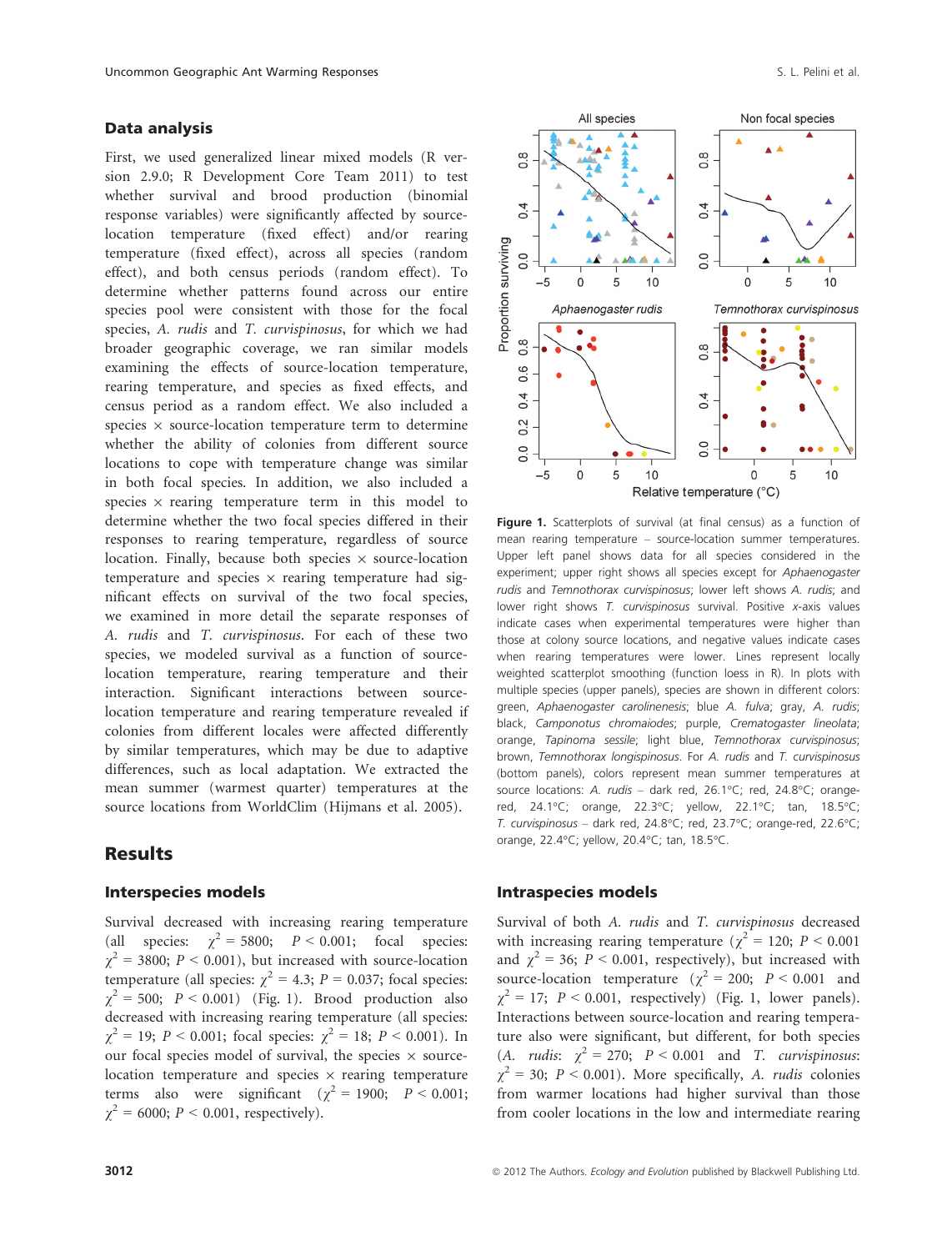

Figure 2. Mean survival (at final census) of Aphaenogaster rudis (upper panel) and Temnothorax curvispinosus (lower panel) as a function of rearing temperature. Error bars represent 95% binomial proportion confidence intervals. Lines are colored by source locations such that the coolest location is tan and the warmest is dark red. Colors represent mean summer temperatures at source locations: A. rudis – dark red, 26.1°C; orange-red, 24.1°C; tan, 18.5°C; T. curvispinosus – dark red, 24.8°C; red, 23.7°C; orange, 22.4°C; yellow, 20.4°C; tan, 18.5°C. Points are jittered along the x-axis so that points of overlap between different source locations can be visible. Rearing temperatures were 21°C, 26°C, and 31°C.

temperatures, but all colonies had high mortality in the warmest rearing temperature (Fig. 2, upper panel). In contrast, T. curvispinosus colonies from different source locations did not differ significantly in survival except in the warmest rearing temperature, where colonies from two of the three warmest source locations had relatively high survival compared with their cooler source-location counterparts (Fig. 2, lower panel).

#### **Discussion**

Species are composed of individual populations, which may be subject to different selection pressures. Some will go extinct locally or globally, some will migrate, and some will increase in size (Pelini et al. 2009). Increasing temperatures may have negative fitness effects for populations that are locally adapted to and/or have narrow physiological tolerances of temperature and positive fitness effects for other populations with broader physiological tolerances of temperature. If different populations respond differently to climatic warming, then extrapolating to a single, overall response of the given species may be unwise or unwarranted. Furthermore, a species' potential to adapt to future climatic change may be reduced if some populations perform well, whereas others decline under warming and causes a reduction in genetic diversity (Collevatti 2011). In aggregate (at the species level), all eight ant species that we studied in this common garden experiment exhibited decreased survival and brood production with increased warming. However, we observed strong differences among species and populations within particular species. Colonies of both focal species, T. curvispinosus and A. rudis, from warmer locales had higher survival and brood production under warmer temperatures than those from cooler sites. Survival decreased with increasing temperatures for A. rudis from all locales. The results for T. curvispinosus were very similar, with one exception: colonies of T. curvispinosus from the warmest locale experienced increased fitness in the warmer temperatures. Together, these findings suggest that for many of the species in our study system, warming may be detrimental. However, where responses differ among populations within species, warming affects southern populations (from warmer climates) less than it does northern populations (from cooler climates). This latter result suggests that forecasted distributions of ant species in a warmed world, whether based on physiology or distributional data, do not account for intraspecific variability and may be inaccurate.

Because A. rudis populations responded negatively to temperature increases regardless of their location of origin, we forecast that severe warming will negatively affect populations of this species across its entire range. As the primary disperser of many forest understory herbs (Ness et al. 2009), reductions in Aphaenogaster populations are likely to have ramifying consequences in many forests (e.g., Rodriguez-Cabal et al. 2012). Unlike A. rudis, T. curvispinosus colonies from warmer, southern locales performed well under warming, whereas their counterparts from cooler, northern locales did not. Southern T. curvispinosus populations may have more genetic diversity in traits related to physiological tolerances than northern colonies. We also observed noticeably increased foraging activity in A. rudis (S. Diamond, pers. obs.) and running speeds in T. curvispinosus (H. MacLean, unpubl. data) in the warmer temperature treatments, suggesting that some of the mortality associated with warming may be due to changes in behavioral and physiological traits (e.g., Dillon et al. 2010).

The findings from this laboratory common garden experiment complement those from recent field warming manipulations in the same system with many of the same ant species. In field warming experiments, we found increases in abundance under warming up to 5°C for low latitude (North Carolina) populations of species with higher thermal tolerances, including C. lineolata (and see Pelini et al. 2011) and T. curvispinosus, but not for A. rudis and other species with lower thermal limits. Abundances of species at a higher latitude site (Massachusetts) increased under warming regardless of their thermal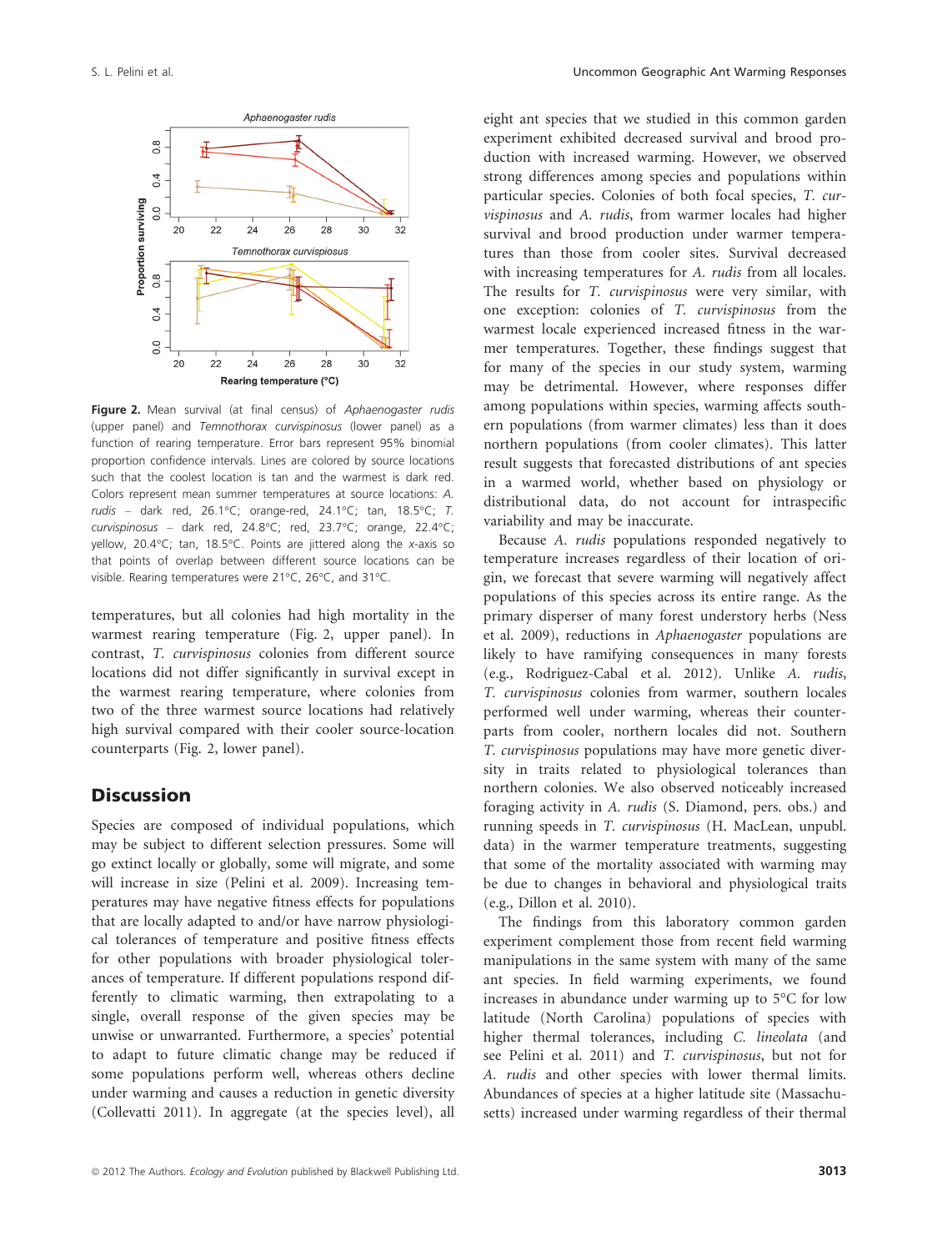tolerances (Diamond et al. In press). The data from the laboratory common garden experiment reported here, together with data from our previous field experiments, suggest that the responses of ants to warming will vary across populations within and across species (also see Fitzpatrick et al. 2011; Jenkins et al. 2011 for modeling of

ant communities under climate change). Future studies should address how such changes could have cascading consequences for species interactions and ecosystem processes (Traill et al. 2010) that are localized and are not well projected by current models that assume uniform responses of species across their entire range. Multiple observational and experimental approaches should be integrated because complex abiotic (e.g., humidity, rainfall) and biotic (e.g., interactions with predators/prey or plants) changes associated with climatic change can be captured by field manipulations, but separated by common garden laboratory experiments.

## Acknowledgments

Funding was provided by a US DOE PER award (DE-FG02-08ER64510) to R. R. Dunn, A. M. Ellison, N. J. Gotelli, and N. J. Sanders. We thank Adam Clark, Israel Del Toro, David General, Benoit Guenard, Chris Hirsch, Neil McCoy, Mike Pelini, James Trager, and Kaitlin Uppstrom for ant collection; Adriana Cardinal-De Casas, Beth Carton, Jarrett Clifton, Colin Funaro, Britne Hackett, Nina Rountree, and Scott Waring for assistance with ant rearing and censusing; and Carole Saravitz and Janet Shurtleff for technical support and permission to use NCSU phytotron facilities. We also thank three anonymous reviewers for comments that improved the manuscript.

## Conflict of Interest

None declared.

#### References

- Angert, A. L., L. G. Crozier, L. J. Rissler, S. E. Gilman, J. J. Tewksbury, and A. J. Chunco. 2011. Do species' traits predict recent shifts at expanding range edges? Ecol. Lett. 14:677–689.
- Bhatkar, A., and W. H. Whitcomb. 1970. Artificial diet for rearing various species of ants. Fla. Entomol. 53:4.
- Buckley, L. B. 2008. Linking traits to energetics and population dynamics to predict lizard ranges in changing environments. Am. Nat. 171:E1–E19.
- Castañeda, L. E., M. A. Lardies, and F. Bozinovic. 2005. Interpopulational variation in recovery time from chill coma along a geographic gradient: a study in the common woodlouse, Porcellio laevis. J. Insect Physiol. 51:1346–1351.
- Cerda, X., J. Retana, and S. Cros. 1997. Thermal disruption of transitive hierarchies in Mediterranean ant communities. J. Anim. Ecol. 66:363–374.
- Collevatti, R. G. 2011. Range shift and loss of genetic diversity under climate change in Caryocar brasiliense, a Neotropical tree species. Tree Genet. Genomes 7:1237.
- Craig, T. P., J. K. Itami, T. Ohgushi, Y. Ando, and S. Utsumi. 2011. Bridges and barriers to host shifts resulting from host plant genotypic variation. J. Plant Interact. 6:141–145.
- Del Toro, I., R. R. Ribbions and S. L. Pelini. 2012. The little things that run the world revisited: a review of ant-mediated (Hymenoptera: Formicidae) ecosystem services and disservices. Myrmecol. News 17:133–146.
- Diamond, S. E., L. M. Nichols, N. McCoy, C. Hirsch, S. L. Pelini, N. J. Sanders, et al. In press. A physiological traitbased approach to predicting the responses of species to experimental climatic warming. Ecology.
- Dillon, M. E., G. Wang, and R. B. Huey. 2010. Global metabolic impacts of recent climate warming. Nature 467:U704–U788.
- Dunn, R. R., C. R. Parker, M. Geraghty, and N. J. Sanders. 2007. Reproductive phenologies in a diverse temperate ant fauna. Ecol. Entomol. 32:135–142.
- Dunn, R. R., D. Agosti, A. N. Andersen, X. Arnan, C. A. Bruhl, X. Cerda´, et al. 2009. Climatic drivers of hemispheric asymmetry in global patterns of ant species richness. Ecol. Lett. 12:324–333.
- Fitzpatrick, M. C., N. J. Sanders, S. Ferrier, J. T. Longino, M. D. Weiser, and R. Dunn. 2011. Forecasting the future of biodiversity: a test of single- and multi-species models for ants in North America. Ecography 34:836–847.
- Folgarait, P. J. 1998. Ant biodiversity and its relationship to ecosystem functioning: a review. Biodivers. Conserv. 7:1221–1244.
- Gilman, S. E., D. S. Wethey, and B. Helmuth. 2006. Variation in the sensitivity of organismal body temperature to climate change over local and geographic scales. Proc. Natl. Acad. Sci. USA 103:9560–9565.
- Grosholz, E. 2001. Small spatial-scale differentiation among populations of an introduced colonial invertebrate. Oecologia 129:58–64.
- Hijmans, R. J., S. E. Cameron, J. L. Parra, P. G. Jones, and A. Jarvis. 2005. Very high resolution interpolated climate surfaces for global land areas. Int. J. Climatol. 25:1965–1978.
- Hölldobler, B., and E. O. Wilson. 1990. The ants. Belknap Press, Cambridge, MA.
- Holway, D. A., A. V. Suarez, and T. J. Case. 2002. Role of abiotic factors in governing susceptibility to invasion: a test with argentine ants. Ecology 83:1610–1619.
- Jenkins, C. N., N. J. Sanders, A. N. Andersen, X. Arnan, C. A. Bruhl, et al. 2011. Global diversity in light of climate change: the case of ants. Divers. Distrib. 17:652–662.
- Kawecki, T. J., and D. Ebert. 2004. Conceptual issues in local adaptation. Ecol. Lett. 7:1225–1241.